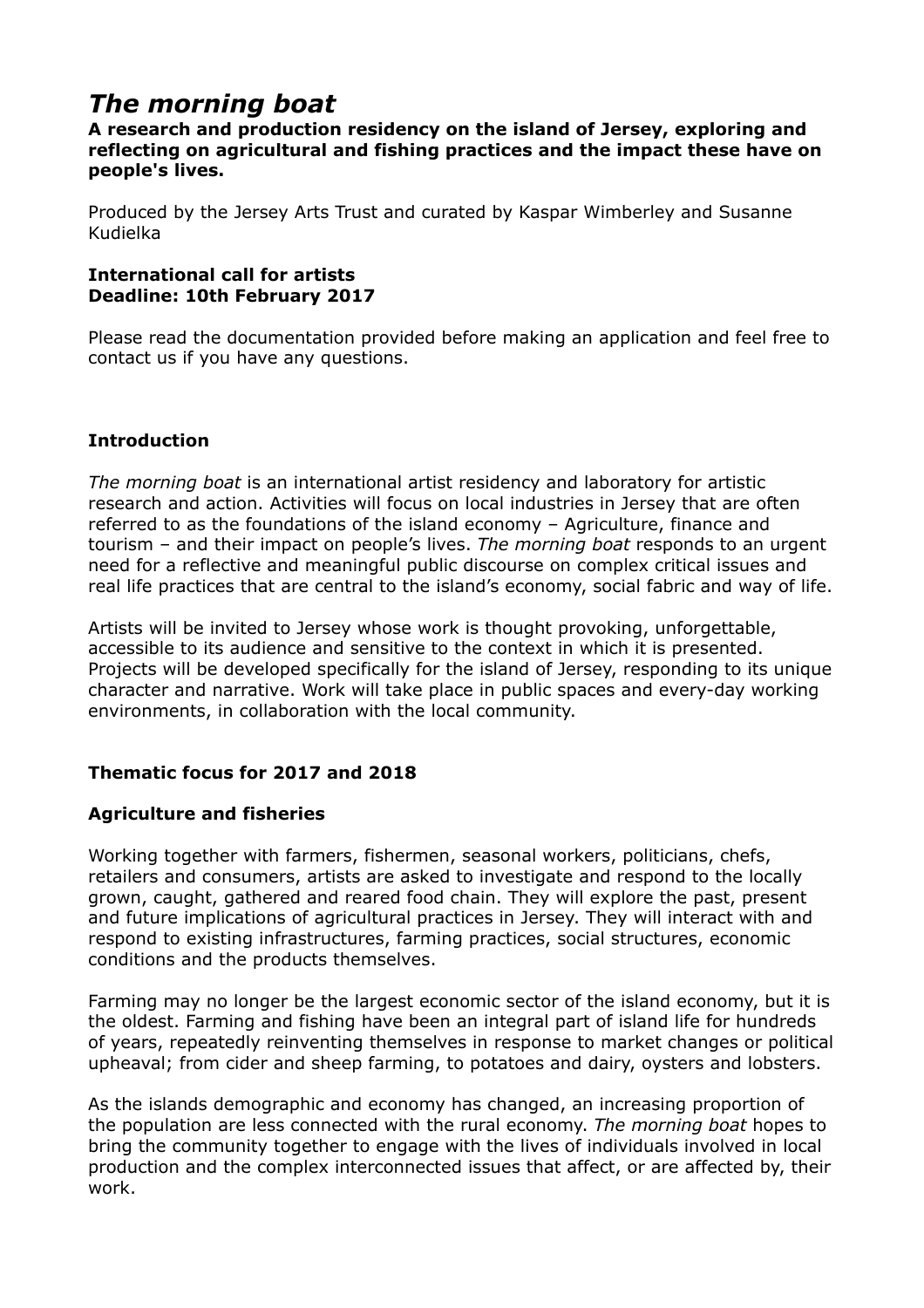## **Working with and for the local community**

*The morning boat* aims to be an arts residency that takes place in the heart of the local community, from the research that is undertaken, through to the public presentation of the work.

At the start of each residency artists will be paired with local experts and employees, to conduct first-hand research and develop an understanding towards industry practices, working environments, concerns and challenges. This experience provides the starting point and inspiration for continued research and the creation of new work that interacts with existing infrastructures and reimagines daily routines.

*The morning boat* aims to generate a broad debate representing a range of different positions, to create a common language and mutual understanding that has a sustained impact on future decision making within the community. Our audience will not be confined to those with an interest in contemporary art, as we take projects into farm sheds, supermarket aisles, fields, on board boats, or on beaches – to engage, challenge and inspire all parts of society.

The core of the programme presents work developed by artists invited to Jersey. This will be accompanied by a series of smaller events conceived by local artists and the curatorial team. Where appropriate we will offer educational institutions an opportunity to engage with the process, while a series of public talks accompany the programme.

## **Conditions**

Artists will receive an artist fee of between 1800 and 2000 pounds for a period of approximately four weeks in Jersey. Travel expenses will be reimbursed and accommodation will be provided. A small production budget will be available for materials and a network of partners are standing by to provide additional material and logistical support. The curatorial team will assist you throughout the residency, but a level of autonomy is desirable.

Should additional funds be available, longer periods of research and production can be negotiated. If preferred, the residency can be split into two shorter visits.

Artists working collaboratively or with children are free to apply and should include this information in their application.

Accommodation will vary depending on the time of year you visit Jersey and your individual needs. Most options available to us include cooking facilities. We will ensure that you are kept comfortable during your stay!

Artists may be asked to engage with local, national and international radio, television, newspapers, online platforms and specialist publications. There will also be opportunities to present your project or practice to community groups and educational institutions. Projects will be featured on a dedicated website, linked to local partners and a social media profile.

Projects will be documented in a variety of appropriate mediums. Documentation will be provided to the artists to use as they wish.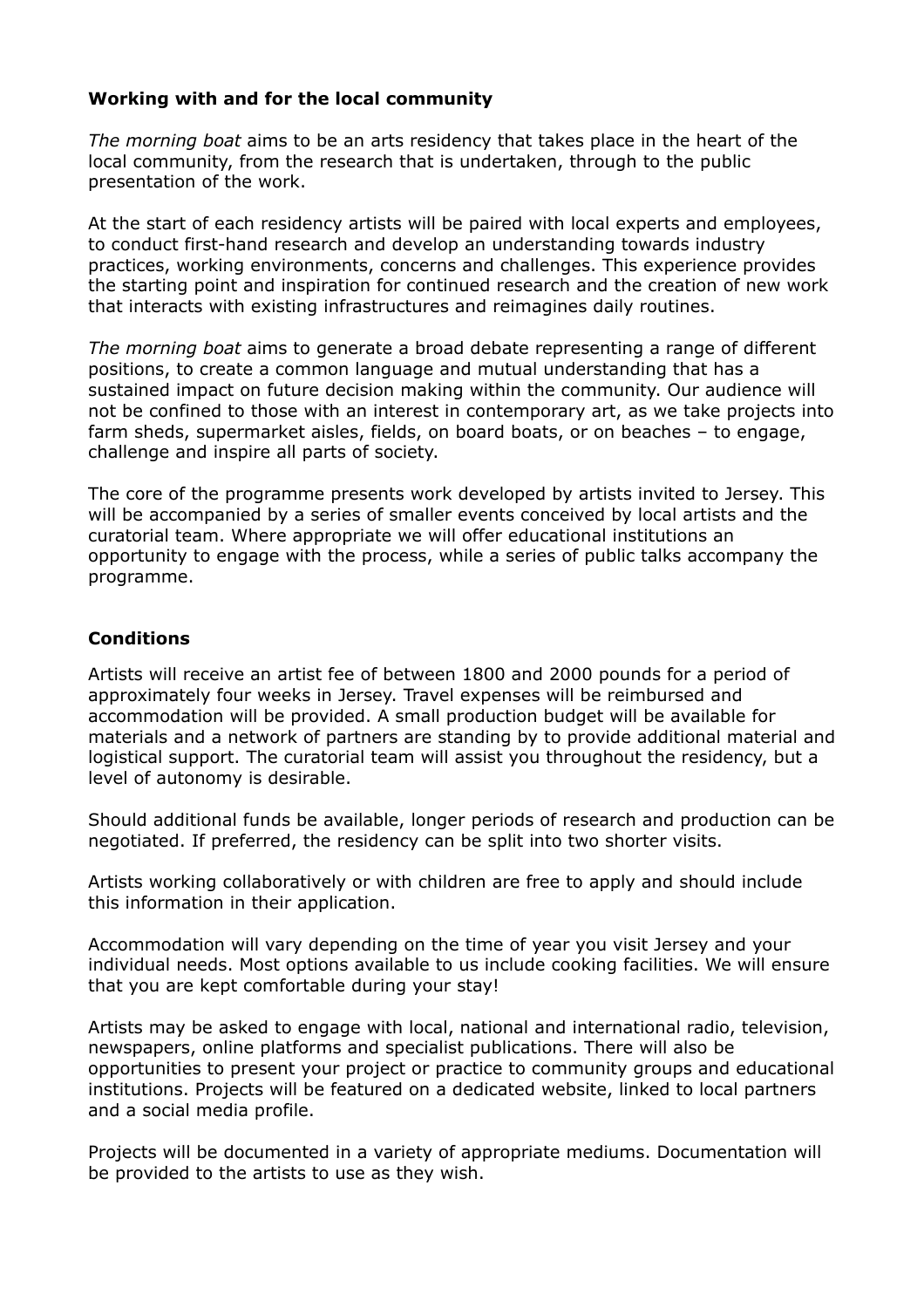# **Application process**

Please email your application to morningboa[t@ar](mailto:kaspar@treacletheatre.co.uk)ts.je by February 10**th** 2017.

Applications should include:

- A detailed portfolio or links to work that clearly illustrates your artistic practice.
- A short statement detailing your interests and methodology as an artist.
- Your reasons for applying to *The Morning Boat*.
- Your current availability over the next two years.
- Where you heard about the project.
- Any other information you feel is relevant to your application.

Please note: Although we welcome suggestions and ideas for public presentations of work, we do not expect finished ideas, due to the research based, collaborative and site responsive nature of the programme. We are more interested in the kind of work you do and how you imagine going about doing it in Jersey, in relation to the themes we are exploring.

In February we will contact shortlisted artists to discuss their proposals, methodology, timescales and potential partners. We hope to start inviting artists to conduct preliminary research in March 2017. Dates remain flexible, but may sometimes need to correlate with yearly cycles within the agriculture and fishing industries.

We aim to invite between 2 and 3 artists/artist teams to Jersey each year.

## **Selection criteria**

The morning boat is a multi-disciplinary programme. Among others, we welcome proposals from architects, film makers, theater practitioners, puppeteers, choreographers, robotic engineers, writers, sculptors, sound artists, musicians, textile designers, food artists, interdisciplinary collectives and undefinable practices. A specialism in public art practices (either as 'interventions' or as live programmed events), might be helpful, but is not essential.

In short, we are looking for:

- Artist whose work excites us (and artists who are excited by *The Morning Boat*).
- Artists whose work, personality and methodology feels suitable to the local contexts within which they will be working.
- Artists able and willing to develop exciting new work within a limited period of time.
- Artists with an exciting idea for engaging with the island of Jersey and those who live here, or an interesting focus for research, or a vision for an exciting project that might be presented on the island.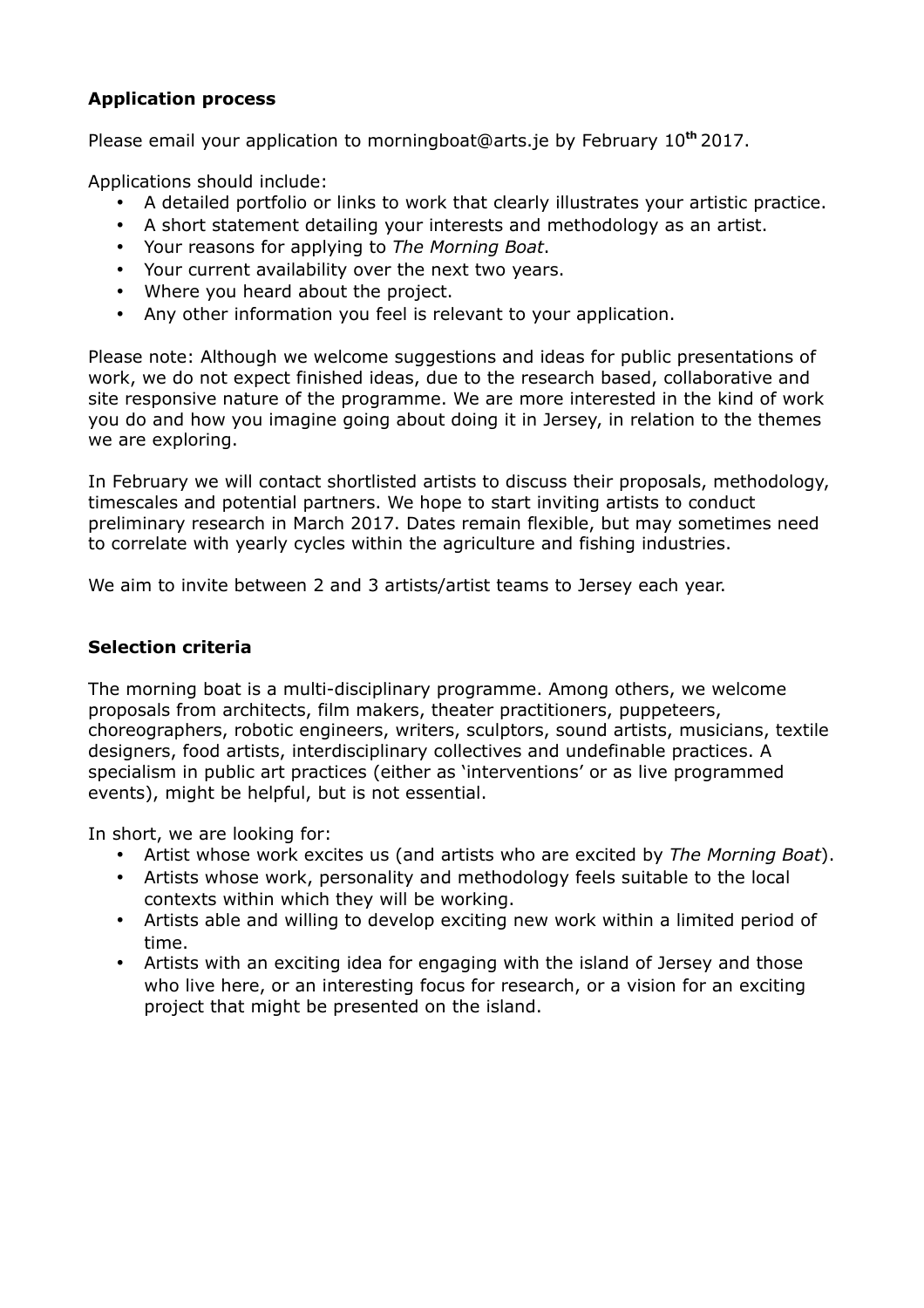# **Who is behind the project?**

*The morning boat* is produced by The Jersey Arts Trust and curated by Susanne Kudielka and Kaspar Wimberley.

Susanne and Kaspar work internationally as artists, producers and curators, specialising in site responsive public-art practices. The common thread that runs through their work is an attempt to sensitise an audience to existing social, political or cultural conditions, exposing, negating or interrogating the hierarchy of the moment. Projects are quietly subversive, playfully readjusting the narrative and appreciation of a particular activity or a given site, to act as a catalyst for dialogue and exchange.

<http://treacletheatre.co.uk/portfolio/>

# **Jersey Arts Trust**

*The Jersey Arts Trust is a cross-arts developmental production company committed to nurturing bold new work by artists from Jersey, the UK and elsewhere in the world. Based in the Island of Jersey, we offer residencies and professionally facilitated programmes that enable artists to develop their ideas, meet new people, try different ways of working and ultimately create new work that can reach wider audiences and communities.*

*With a strong focus on play and collaboration, our programme offers artists and creative thinkers the time and space they need, along with some extra catalysts for taking their work in new and exciting directions.*

Whilst we predominantly work to develop the practice and ideas of those working *professionally within the Arts, we fundamentally believe that creativity is for everyone and therefore aim to ensure that the work we support and the practices we develop are as widely shared as possible, with showcases and versions of our projects that are open to all including local artists, professionals from other industries, businesses, students and the general public.*

http://arts.je/

## **Contact details**

Kaspar Wimberley & Susanne Kudielka Email: morningboat@arts.je Skype: kaspar.wimberley Tel: 0044 1534 482898 Mob: 0044 7797865229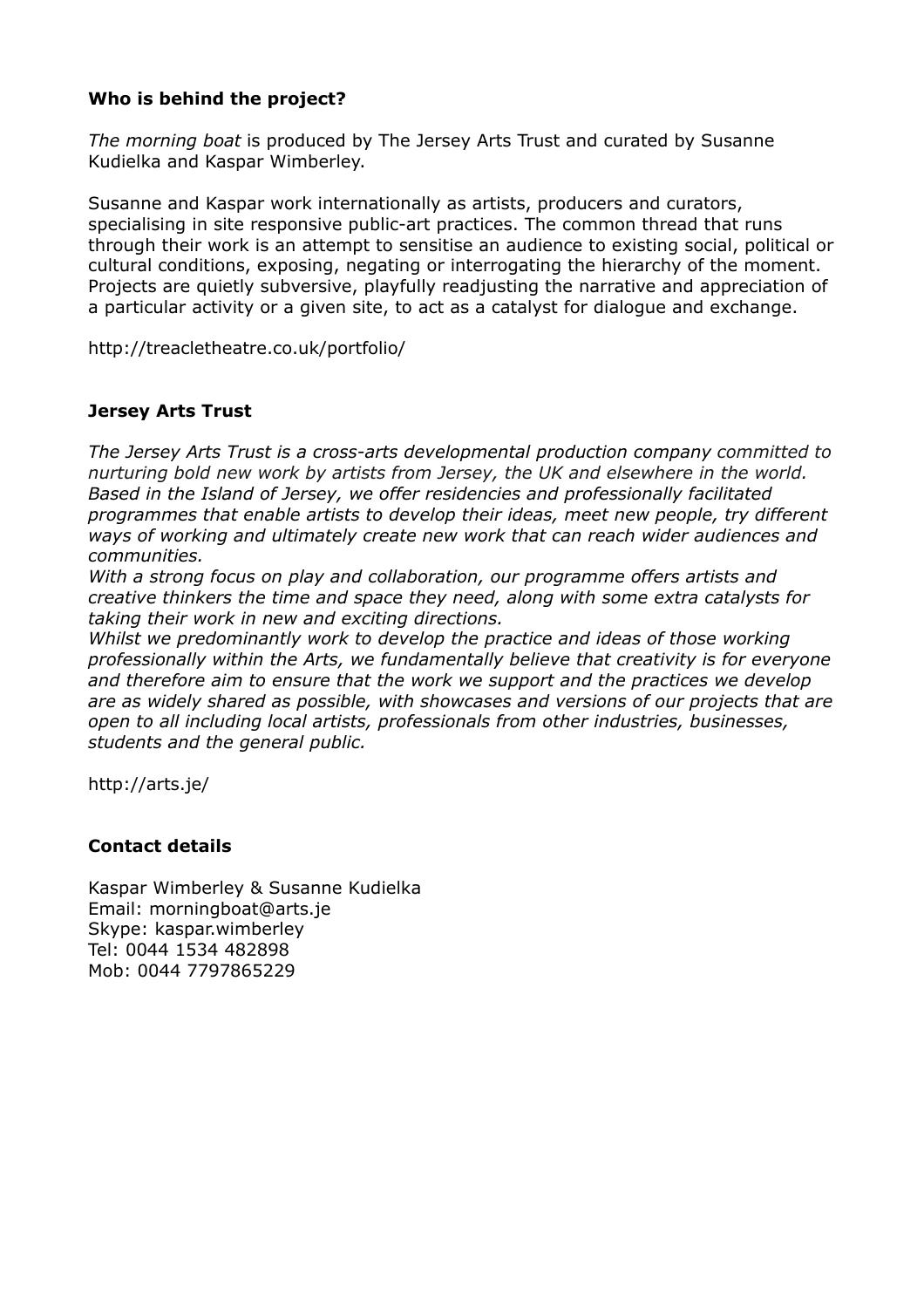# **Useful information**

## **Agriculture and aquaculture in Jersey**

Agriculture and aquaculture in Jersey are dominated by large export industries; The Jersey Royal potato, dairy products, oysters and lobsters, while producers operating for the local market sell fish, ormers, vegetables, cider, wine, beer, apple juice, cheese, eggs, meats, pies and sausages, honey, condiments, mushrooms, smoked goods and milled flour.

Potential themes and issues relating to the industry are equally diverse and often interconnected; Land management, crop diversification, environmental impact and food security, regulations, industry standards, quotas and catchment areas, the cost of land and property development, animal breeding and genetic analysis, migrant workers (primarily from Poland, formerly from Madeira), import and export, scale, tradition, global branding, modernisation and mechanisation, the changing relationship between the equine and agricultural industries, farming families over multiple generations and the effects all of the above have, or will have, on people's lives.

The following list of links provides an insight into the island and those actively involved in the agriculture and aquaculture industries.

#### **Jersey**

Wikipedia: https://en.wikipedia.org/wiki/Jersey Jerripedia:<http://www.theislandwiki.org/> Visit Jersey:<https://www.jersey.com/> Promotional video (new): https://www.youtube.com/watch?v=vtxSVPwtXPk Promotional video (older): https://www.youtube.com/watch?v=kvv7HXElRkw Jersey Heritage:<https://www.jerseyheritage.org/> Jersey Heritage online archive:<http://catalogue.jerseyheritage.org/> Societe Jersiaise:<http://societe-jersiaise.org/> Societe Jersiaise online photographic archive: [http://photographic-archive.societe](http://photographic-archive.societe-jersiaise.org/)[jersiaise.org/](http://photographic-archive.societe-jersiaise.org/) States of Jersey:<https://www.gov.je/> Jersey Evening Post (the local newspaper): <http://jerseyeveningpost.com/> Rural Jersey magazine:<http://www.ruraljersey.co.uk/> Local forum: [http://www.planetjersey.co.uk](http://www.planetjersey.co.uk/)

#### **Industry representatives and infrastructures**

Jersey Farmers Union JIFA (Jersey Inshore Fishermen's Association) JFA (Jersey Fishermen's Association) Jersey Lobster:<http://www.jerseylobster.com/about-us/> RJA&HS (Royal Jersey Agricultural & Horticultural Society) and Jersey Island Genetics: <http://royaljersey.co.uk/> Jersey Dairy:<http://www.jerseydairy.com/> Promotional video: https://www.youtube.com/watch?v=HNrYbKCNAsQ Genuine Jersey Products Association: http://www.genuinejersey.com/ Jersey Bee Keepers Association: http://www.bbka.org.uk/local/jersey/ Jersey Young Farmers Club: https://www.facebook.com/groups/2331214688/ States of Jersey Department of Economic Development, Tourism, Sport and Culture: https://www.gov.je/Government/Departments/EconomicDevelopment/Pages/index.aspx Jersey Markets:<http://www.jerseymarkets.co.uk/> Eat Jersey Festival: https://www.youtube.com/watch?v=O-C\_S4BH1xU